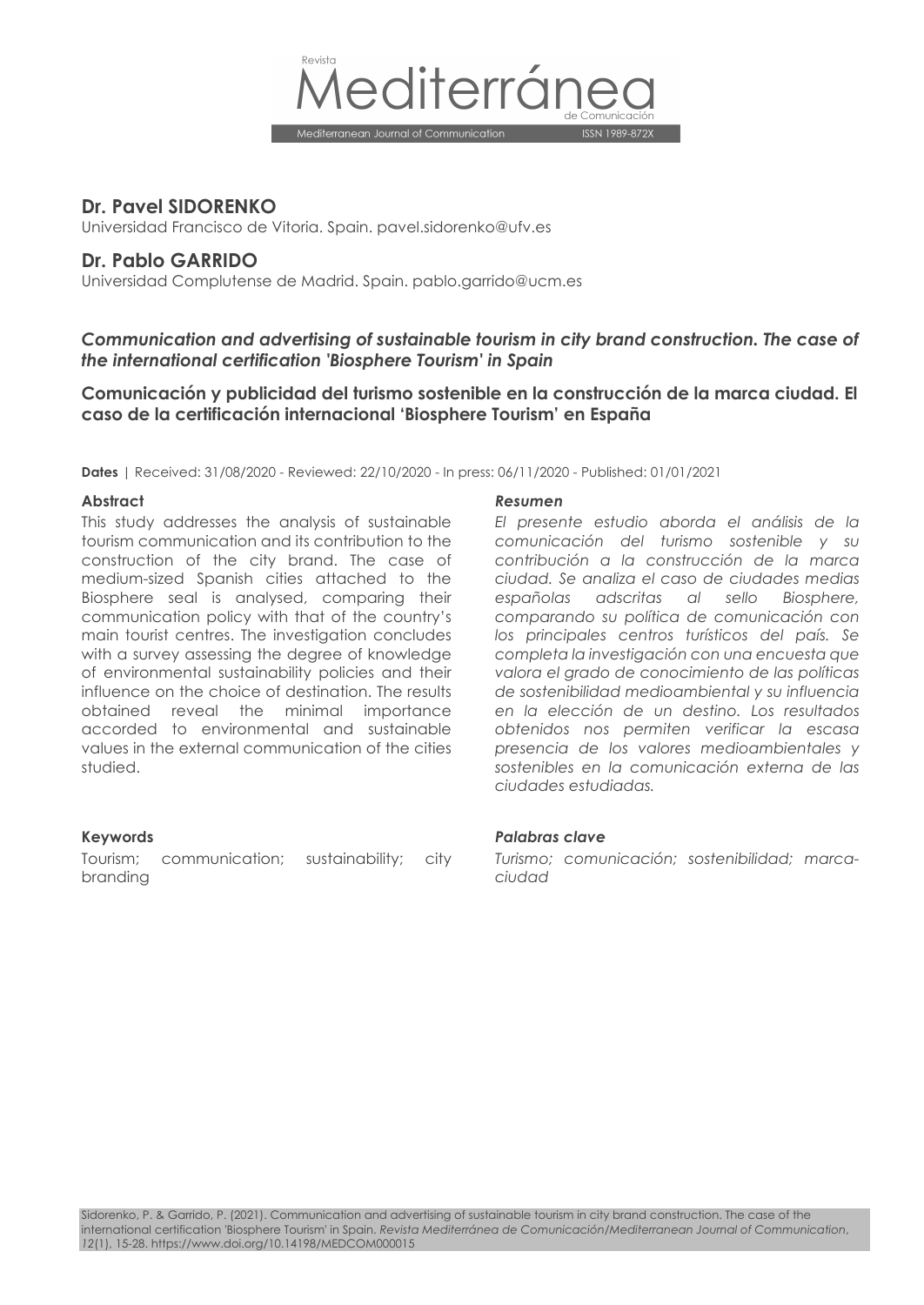# **1. Introduction**

The concept of brand refers to identity and image. It is traditionally associated to a product or service. The brand refers to the name, logo, and design which aim to identify goods and services in order to differentiate them from the competition (Kotler & Gertner, 2002), and which relate to emotional and strategic elements to produce a set of associations in the public (Louro & Cunha, 2010). According to Kotler (2003) "a brand is, in essence, the promise from a seller to consistently provide a specific combination of characteristics, benefits and services". Hence, the brand is "able to satisfy the needs while creating in the mind of the consumer a combination of emotions, knowledge and experiences" (Baños & Rodríguez, 2012).

Consequently, and depending on the communication that is executed by a brand, this will enable the development of emotional links with the users, such as a "culture" around it. It is the coherent building of an identity and its external projection (Olins, 2000). Thus, a clear vision, well defined values and a unique and distinguishable personality are key attributes which must exist (Kapferer, 2007), in order to influence the public (Heilbrunn, 2006).

Furthermore, it represents a concept related to the projection of the nation states, and more recently, and considering the changes which we are experiencing on a global scale, to territories and places: `Territorial Marketing´ (Aranda & Combariza, 2007), '*place branding'* (Anholt, 2003) *and specifically with cities*: 'c*ity branding*' (Ashworth, 2009; Kolb, 2006; Kavaratizis & Ashworth, 2006). In the case of countries, "the brand constitutes an umbrella which aims to establish a recognisable image beyond its borders. It has a transversal focus, as opposed to a more reduced reach of region and city brands" (Garrido, Estupiñán & Gómez, 2016).

The strategies of city branding are the result of related processes over the last three decades: economic and communicative globalisation and the configuration of a new international order with a focus on decentralisation of the states (Calvento & Colombo, 2009). Tourism has experienced how trip durations and destinations have become redefined, hence, cities recognise the need to compete with other areas in terms of productive and economic aspects (Florida, 2009; Dinnie, 2010; Braun, 2012).

This transfer of competence and power to the local environment has brought gradual changes in the sphere of action of these administrations, adding to the management of public works, security and the management of basic services, citizen information, economic and social development planning, fostering synergies and lobbies with corporate actors and representatives from diverse productive sectors, with a strictly local focus (Fernández & Paz, 2005).

Thus, the image of the city now constitutes the most important variable as regards to the acquisition of investments, whereby complex and subjective factors such as 'business culture' or 'territorial identity' come into play (Cotorruelo, 2001; Singer (as cited in Friedmann, 2003). That is to say, the existing developed strategy for the consolidation of the country brand on a local scale.

It can be considered that an important element in the process of establishing a city brand falls on the possibility – and the necessity – to maintain active dialogue between the city and the state, in the interest of consolidating more public policy actions, drawing the social actors to public and private cooperation, and in this manner have a bearing on the growth and evolution of the productive fabric. The design of the image and the emphasis on the urban identity, are key resources nowadays, not only regarding investments, but also in the design of a strategy directed at new urban tourism offerings (Calvento & Colombo, 2009; Fernández & Paz, 2005). In fact, the offering is constantly evolving, now, with a focus on more sustainable and responsible alternatives from an environmental perspective, in accordance with the sustainable development goals (SDGs).

The local political agenda favours and permits important, active and, even privileged economic scenarios, not only for tourism. A model of urban cosmopolitism is consolidated and presents a narrative of global cities which act against complex problems such as climate change and human rights (Manfredi, 2020).

Cities look to become global actors (Manfredi, 2020), hence more and more they invest resources in order to consolidate their international image, especially, in the areas of economic activities (Taylor, 2012) such as tourism.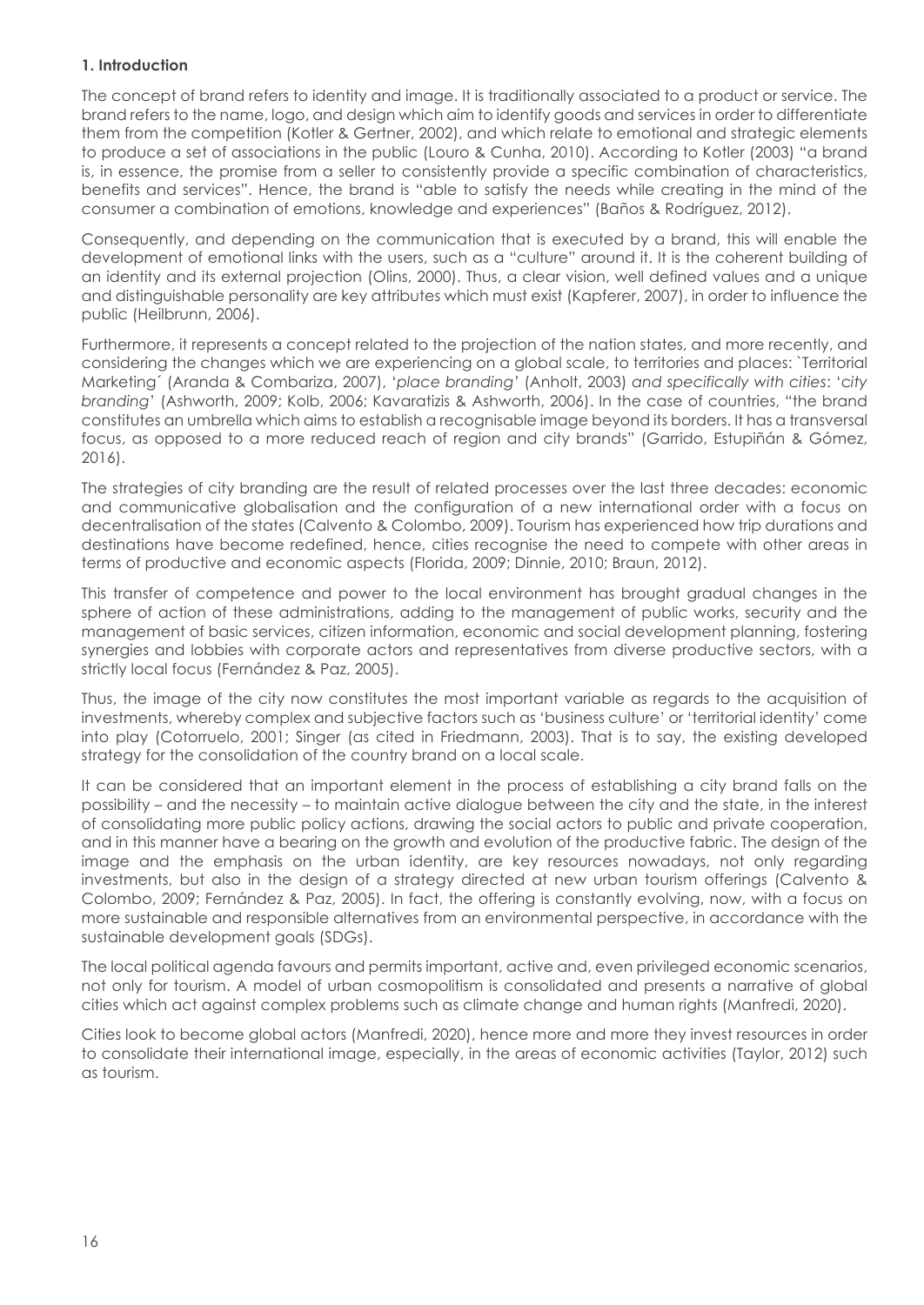#### **1.2.** *'Place branding'* **& '***Destination branding'*

When a brand strategy or any marketing method is applied to a place, regardless of its size (village, city, region or country), directed at achieving a greater social, political and economic development, it is referred to as '*place branding*' (Anholt, 2003).

Hankinson (2004) adds that this 'place branding' should be the result of a coordinated process with the various involved parties: civil servants, entrepreneurs, business owners, politicians, activists, local community, including others. Without this united effort it is difficult, if not impossible, to build an image of a specific place. Consequently, it is an essential process as regards economic processes such as tourism. (Fan, 2006).

Thus, '*place branding*' is classified into two main categories: geographic entity or applied discipline. The former, clearly refers to the geographic area: 'c*ountry branding'* (Andrade, 2016; Fan, 2006; Olins, 2000), 'n*ation branding'* which relates to the cultural identity of a social group, that aims to reinforce its sense of belonging to a place (Anholt, 2007; Fan, 2006; Szondi, 2008), 'r*egion branding*' (Bruwer y Johnson, 2010), and *'city branding'* (Ashworth, 2009; Kolb, 2006; Kavaratizis & Ashworth, 2006).

In the case of the latter, it refers to the context in which '*place branding*' is framed. In this regard, 'destination branding' (Morgan, Pritchard & Pride, 2004), is designed to promote a place with a tourist focus (Pike, 2005). This is closely related with *'country branding'* and '*city branding'. Consequently*, there exists the possibility of combining the discipline with the geographic entity in the creation process of a '*place branding*' strategy (Blain, Levy y Brent, 2005).

Specifically, regarding 'c*ity branding'*, that is seen in the building the identity of the image of the city. It should be reiterated that the most important aspect is the required ties between and commitment of the various stakeholders (local community, businesses and companies, politicians, NGOs) to achieve this objective (Hankinson, 2004; Karavatzis & Ashworth, 2006). 'City branding' achieves competitiveness, sustainability and success, only when these actors support common objectives (Pashkaleva-Shapira, 2007).

Brand identity aims to relate the consumer to the brand and the product, by considering their needs and expectations. A city or place builds its identity and brand upon the same elements, looking to differentiate itself from other similar products (Florek, Insch & Gnoth, 2006).

The city as an independent identity, overcoming the state-centred focus, has gained more and more importance, especially in the international processes of exchange; even developing multiple identities according to the profiles and interests of residents, visitors and investors (Owen, 2015; Leffel & Acuto, 2018; Manfredi, 2020). Hence, the same city can be a commercial and financial leader, and at the same time be so in the cultural or gastronomic field (Cervantes y Muñiz, 2010), which is determined by the available resources, be them material or immaterial (Tinto, 2008).

However, Kolotouhckina & Seisdedos (2017: 122) warn "that the lines between investment, commercial interests, and urban development projects are becoming more and more vague, drawing a city more like a subsidiary of a "giant holding company" as opposed to an autonomous and authentic city".

There are more and more cities which are both stages and political actors in the framework of international actions, be it facing social and migration matters to become leaders in culture, science, or innovation, or acting on climate change, which presents an asymmetry in the sphere of actions and capacities between them (Barder, 2019).

Today they are made up of industrial and business lobbies which have an environmental and socioeconomic impact (Herranz, Sidorenko & Cantero, 2017). In particular, the environmental issue has gained great importance on the agenda of cities, with many currently looking to build a more efficient and committed profile.

Issues such as climate change place moral pressure on cities as actors on an international level, and the extent to which they emphasise the consequences of this problem on the lives of the residents, and those of the visitors (Bulkeley, 2013).

As noted by Latour (2013), Vanolo (2017) and Manfredi (2020), we are experiencing a hybrid model whereby cities and countries are facing the same problems and challenges, which determine agendas, actions and offerings, as much together as individually on an international level.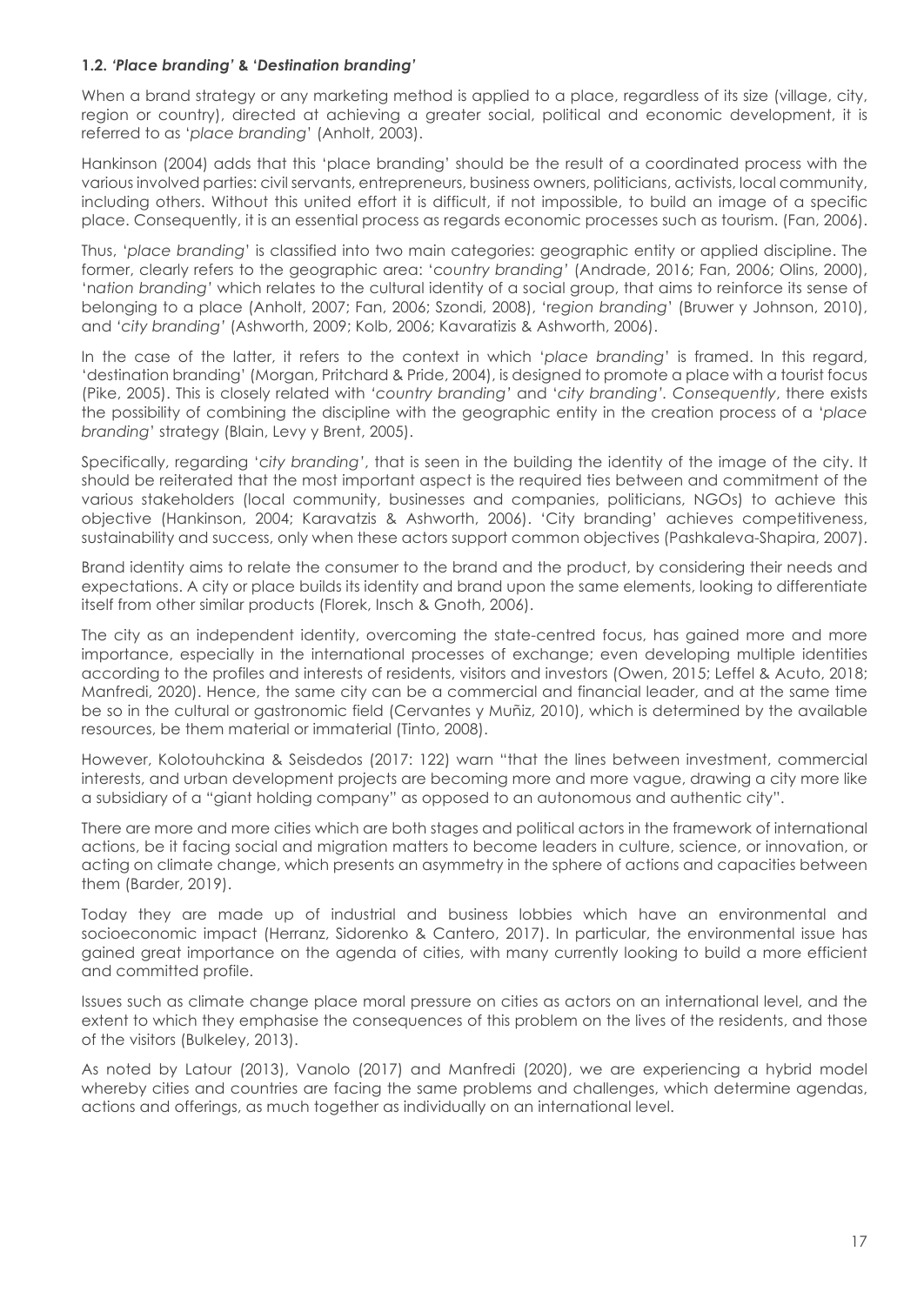# **1.3. Sustainable Tourism**

Tourism, beyond a human need to discover other distant places to the normal place of residence, constitutes an economic activity which has a vast impact on the territories where it is developed (Pike, 2008). In the case of Spain, tourism represents a strategic activity in three fundamental economic aspects: balance of payments equilibrium, contribution to the Gross Domestic Product (GDP), and employment stimulation (Franco y García, 1999).

In 2018, tourism generated almost 148 billion euros in Spain, which represented 13.3% of the GDP and provided 2.6 million jobs (12.7% of the total employment), according to the Instituto Nacional de Estadística (INE, 2018 – National Institute of Statistics).

In an article published in the newspaper *La Vanguardia* in March 2020 (https://bit.ly/30ORLfB), it documents that during 2019, 83.7 million tourists (1.1% more than the previous year) visited Spain. The majority of those visitors originating from the United Kingdom, Germany and France; figures which coincide with the data from the World Tourism Organization (UNWTO, 2020).

In comparison with the figures from 2018, the article points out that in 2019 foreign tourists alone spent more than 92 billion euros (2.8% more than in 2018, according to the newspaper), with the Canary Islands, the Balearic Islands and Catalonia being the most visited regions. Furthermore, national tourism was extremely active, with coastal areas well sought after, especially in the regions of Andalusia, the Valencian Community, and Catalonia.

Nonetheless, the tourist industry also has a significant negative impact, especially on the environment: large-scale construction, contaminated water, noise pollution, loss and destruction of arable land and natural parks and biological reserves, construction of new transport links and networks, increased consumption of resources, increased production of solid waste, and increased energy demands, among others (Franco & García 1999).

To build a 'place brand' requires long-term planning, although climate change is a variable which Olcina and Miró (2016) already warned would have consequences, for example, with the rethinking of the holiday calendar:

(…) the possible decrease in tourists in the months of July and August, due to the less comfortable climatic conditions at the height of summer, is balanced out by the more favourable weather in the months of spring and autumn. This requires changes in the policies of destination promotion, adapting to the new labour holidays and actions relating to capturing new markets (Olcina & Vera, 2016:323).

Consequently, it is an unclear context where it is difficult to take action, although possible scenarios regarding climatic vulnerability in the European region are beginning to be established (see Espon-Climate https://bit.ly/3gloMHG), which are dependent on variables such as the rate of CO2 emissions, socioeconomic development, and climate change models.

Furthermore, Olcina and Vera (2016: 326-327) discuss diverse reports by national and international organisations that predict an increase in temperatures in the coming years, which require appropriate actions to be taken in order to reduce the environmental impact of all human activities, among them, tourism.

These scenarios, according to Scott (2011) and Weaver (2011), should not take longer than two decades to unfold, and focus, in particular, on the changes in behaviour of tourists in relation to the economic conditions (such as, shorter holiday periods), and especially, the changes in habit as a result of climate change.

Thus, sustainable tourism is a development model with an emphasis on: economic sustainability, environmental sustainability and sociocultural sustainability (Cardoso, 2006), which, according to the FAO (Food and Agriculture Organization), is growing globally at a rate of 20% annually, that is to say, two or three times more rapidly than conventional tourism (Ostelea, 2017). Hence, far from the theoretical debate proposed by Hunter (2012), simply put, sustainable tourism is the economic, social and environmental development of a place.

In this context, with the substantive 2030 Agenda and international actions on the SDGs, Spain through the Secretaría de Estado de Turismo (Secretary of State for Tourism) and the Ministerio de Industria, Comercio y Turismo (Ministry of Industry, Trade and Tourism) has started working on what is referred to as the "Estrategia de Turismo Sostenible de España 2030" (Sustainable Tourism Strategy of Spain 2030). The aim is to form "a national agenda of tourism to address the mid and long-term challenges of the sector, bolstering the three pillars of sustainability: socioeconomic, environmental, and territorial", as stated on its official website (see https://bit.ly/3hHpNsT)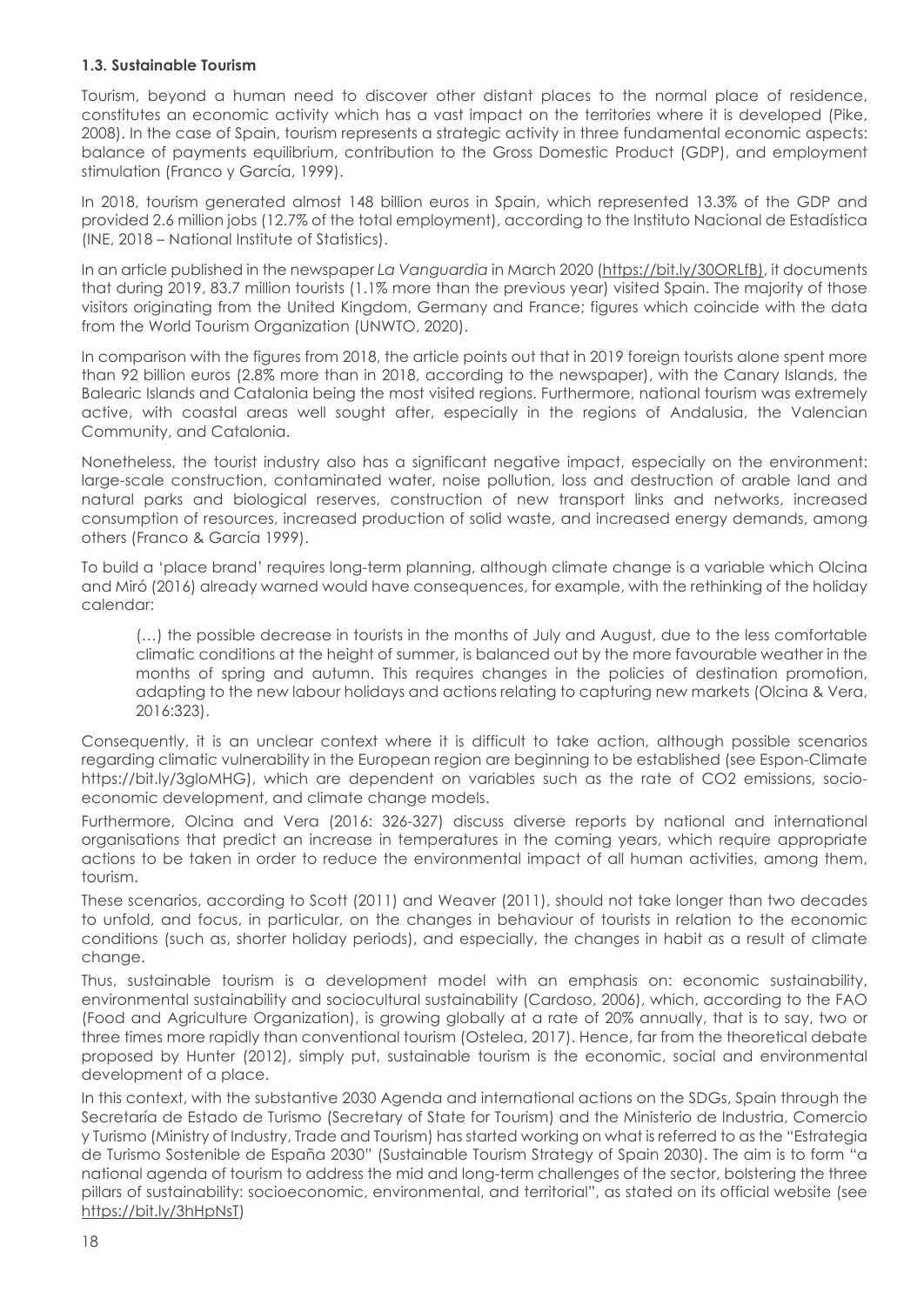Goal eight and twelve of the SDGs have a direct implication for sustainable tourism (Fundación Codespa, see https://bit.ly/3349IK2). As can be observed in Figure 1, in Spain, these indicators reflect a deficit compared with the "progress of certain SDGs with values towards the higher end of the range".



**Figure 1. Current status and progress of Spain in achieving the SDGs**

Source: Eurostat (consulted on 28 July 2020)

Thus, an incentive and work commitment with the aim of achieving these objectives lies in the certifications awarded to places and businesses, which aim to enhance the standards of quality. Currently, 18 accreditations and certifications exist on sustainable tourism on an international level (Ostelea, 2017) of which the most recognised are: *Biosphere Tourism, Green Globe 21, Norma ISO 14001, and EMAS (Eco-Management and Audit Scheme) certification.*

The main objective of this research is to determine how communication is established from the municipal authorities of these cities concerning the promotion of sustainable tourism and the building of a city brand around it.

Based on the argument by Blain, Levy & Brent (2005) in regards to the possibility of the discipline and the geographic entity converged in the creation of a '*place brand',* the specific case of the Biosphere seal of sustainable tourism has been employed, being it an important element in the building of the destination brand and, as a result, the city-brand.

This particular certification is considered as the Responsible Tourism Institute (RTI) who awards it is the first international organisation of sustainable tourism to be recognised by UNESCO. In Spain, 20 destinations hold this accreditation or are in the process of achieving it, according to the RTI website. These 20 destinations include villages, towns, cities, major cities and regions. Globally, the organisation is present in 27 countries.

This research establishes the following hypotheses:

H1. Small towns and cities do not communicate in an effective manner sustainable tourism to differentiate themselves from large touristic cities and as a result in the construction of a city brand.

H2. There is a significant lack of awareness by tourists in regards to sustainable tourism.

H3. Sustainable tourism is not a determining element in the choice of destination by tourists.

# **2. Methodology**

For this study small towns and cities were studied (towns and cities with a population of more than 10,000 inhabitants) which have been accredited with the *Biosphere* destination seal*,* as is the case of: Sitges, Villafranca del Penedés, Vitoria and Gijón. The main criterion for this choice is that, a priori, they can be considered places with less resources for self-promotion and attracting tourism and thus need to employ a more effective communication. Although Barcelona holds this certification, it does not form part of the main sample as it is categorised as a metropolis.

In order to carry out the research, a triangulation of quantitative and qualitative techniques was performed (Soler y Enríquez, 2012: 887), with the aim of identifying the vision, awareness, and actions surrounding sustainable tourism of those involved in the process, that is to say, municipal authorities and tourists alike, to obtain a greater contextualisation of the object under study. The compilation of data was performed throughout the month of July 2020 as is herewith detailed: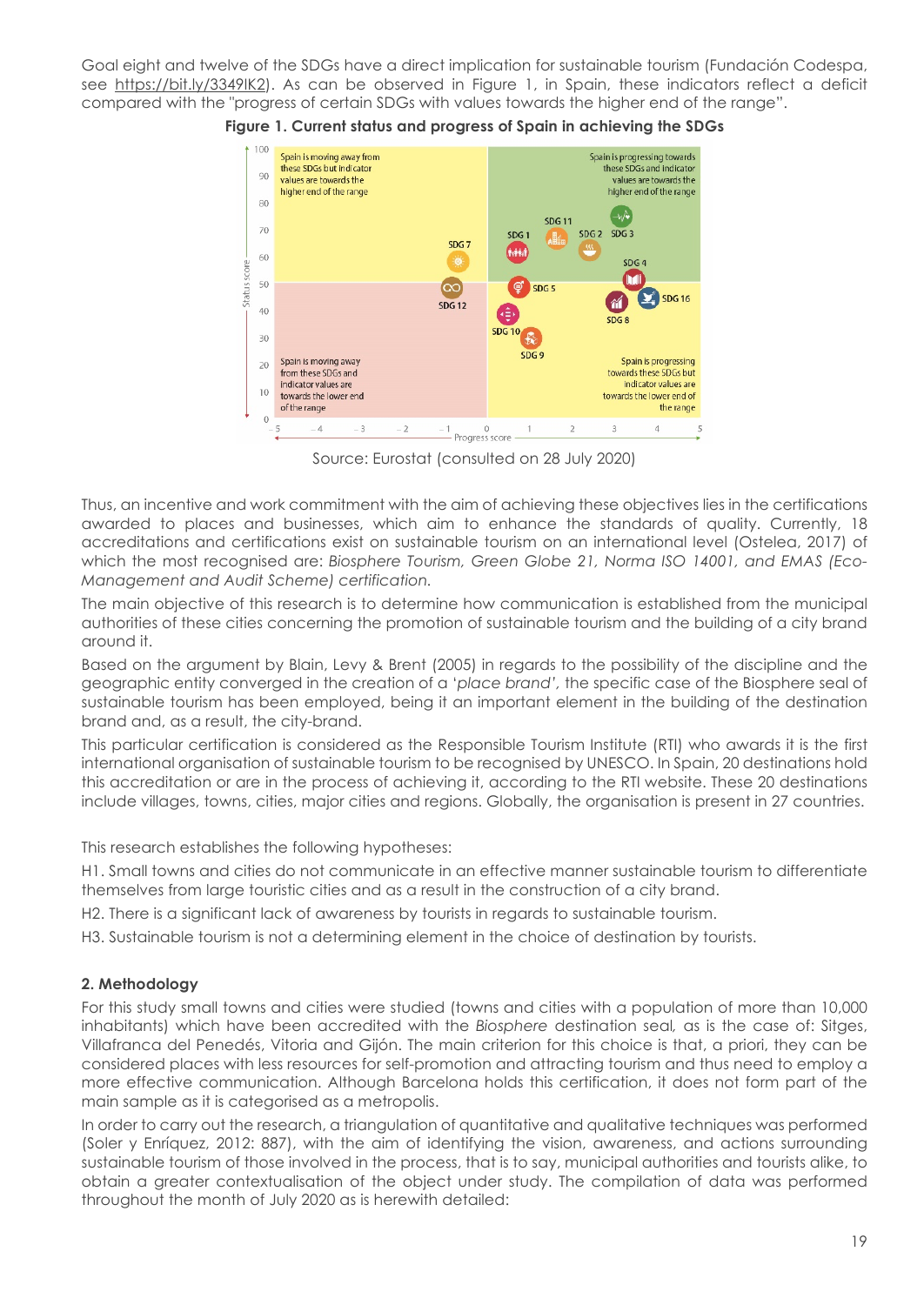In-depth structured interviews were carried out (Flick, 2015; Gibbs, 2012) with the heads of tourism of the councils of the chosen towns and cities, in addition to a survey (Sierra, 2008) with 150 Spanish tourists to measure the level of awareness of sustainable tourism and whether this was a determining element when booking a holiday. The interviews with the councillors for tourism were performed during the first two weeks of July 2020, while the survey with the tourists was carried out throughout the whole month of July 2020.

The interviews were focused on understanding how long the towns and cities had held the aforementioned accreditation and the considered benefits of holding it, if they performed other activities related to sustainable tourism, and to what extent they were willing to invest in campaigns to create visibility of this type of commitment to the environment, with the aim of building an image of urban sustainability as regards external communication. The obtained data was contrasted with the information published on the official council websites and the official tourism websites alike.

In regards to the surveys, the 150 participants were residents in Spain, adults, and with possibilities of mobility within and outside the country. They were asked if they had any actual intentions to travel, which if affirmative, led to a follow-up question on the destination category (within the province, in the national sphere, or internationally). Further questions included, if they had heard of the term *sustainable tourism*, if aware that the chosen destination held any corresponding seals, certification or recognition, and if that was a determining factor when taking a decision.



**Figure 2: Participants by gender**

Source: Google Forms using the obtained data

The third procedure involved a comparative analysis between the destinations under study and the four most visited cities in Spain: Madrid, Barcelona, Valencia and Sevilla. Cities which have been working towards other types of certifications and directing their city brand towards sustainable tourism using various actions, and have established an important image on an international level as leaders in tourism in Spain.

In the elaboration of the analysis table, the following variables were considered:

- Number of accreditations and awards for sustainable tourism visible on the official council website -(AACW)
- Spotlighted information regarding sustainable tourism on the official council website SIST)
- Advertising on sustainable tourism on the official council website (STA)
- Section on sustainability on the official city tourism website (SSTW)
- Evidence of the participation of *stakeholders* regarding sustainable tourism (STS)

Consultation of the official websites of each city were carried out during the last week of July in 2020.

# **Table 1: Overview of the data compilation techniques and the applied methodologies for the study**

| Data compilation techniques &<br>applied methodologies | Sample                                                         |  |  |  |
|--------------------------------------------------------|----------------------------------------------------------------|--|--|--|
| Consultation of the municipal and                      | Towns & cities under study: Sitges, Villafranca del Penedés,   |  |  |  |
| tourism websites                                       | Vitoria & Gijón                                                |  |  |  |
| In-depth structured interviews                         | Councillors for Tourism of the chosen destinations             |  |  |  |
| Surveys                                                | 150 adult Spanish tourists                                     |  |  |  |
| Comparative analysis of communication                  | Between the destinations under study and the four most         |  |  |  |
| regarding sustainable tourism                          | visited cities in Spain: Madrid, Barcelona, Valencia & Sevilla |  |  |  |
| Source: own elaboration                                |                                                                |  |  |  |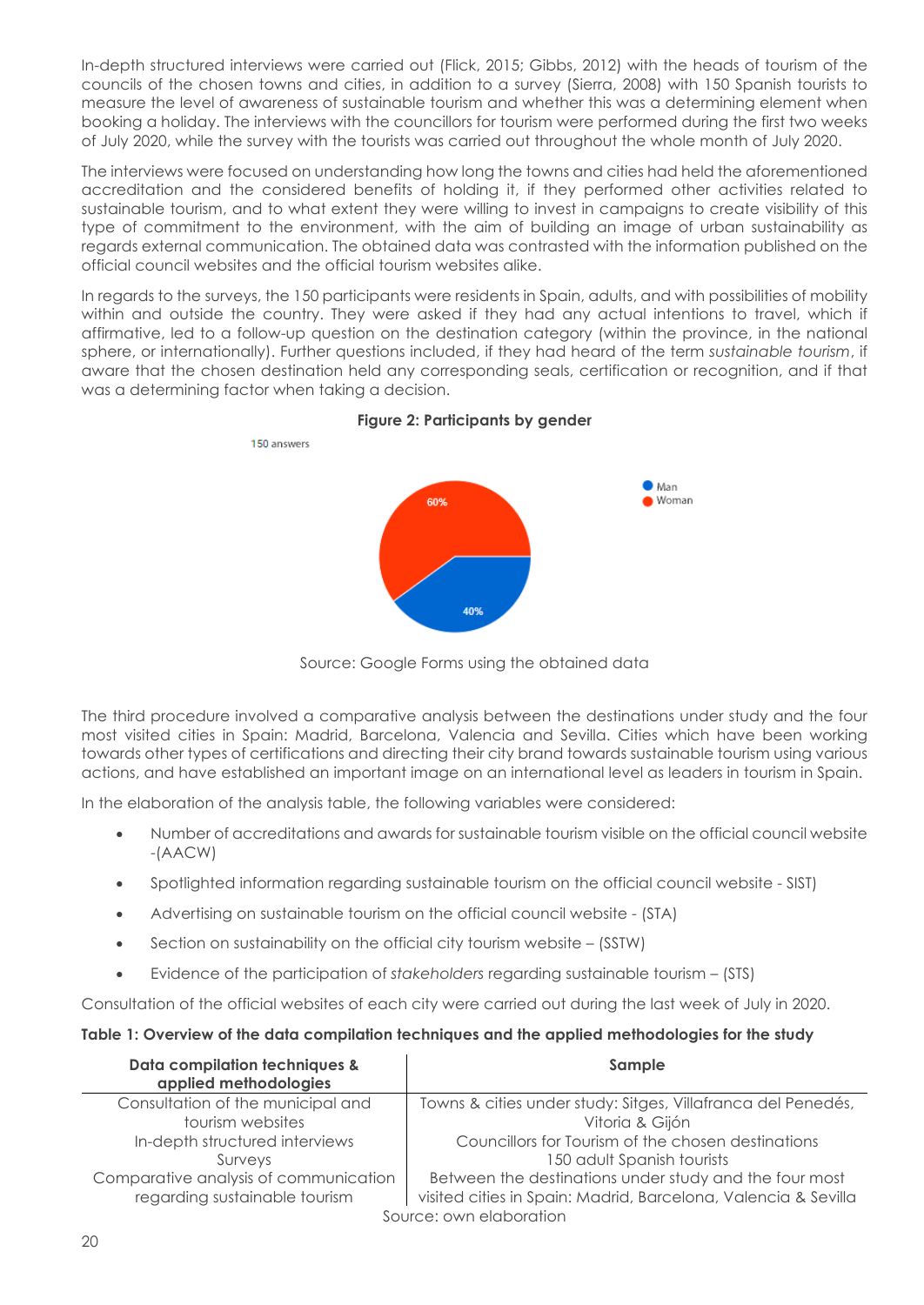The aim of this triangulation is to determine to what extent the resources or the size of the town or city represent key variables in the creation of effective communication and advertising of a city brand with an emphasis on sustainability, in accordance with the guidelines of the 2030 Agenda and a commitment to the SDGs.

### **3. Results**

Of the 150 Spanish residents surveyed, 63.8% (149 responses) (Figure 3) claimed they plan to travel and almost 20% left the possibility open, taking into account the restrictions and precautions resulting from the COVID-19 pandemic.

Of the 82.6% that expressed a definite intention, or the potential to travel, the majority (85.2%) (135 responses) indicated that they would travel within Spain (Figure 4), which displays an intention to travel outside their autonomous community and thus their province of residence.



#### **Figure 3: Are you planning to travel in the next few months?**

Source: Google Forms using the obtained data

# **Figure 4: What is the main destination of your trip?**

135 answers



Source: Google Forms using the obtained data

On asked whether they had heard of the concept of sustainable tourism, of the 96% (145 responses) who responded, 62.1% gave a positive response (Figure 5), although 73% (141 responses) claimed that it was not a determining factor when choosing a travel destination or holiday (Figure 6).



Source: Google Forms using the obtained data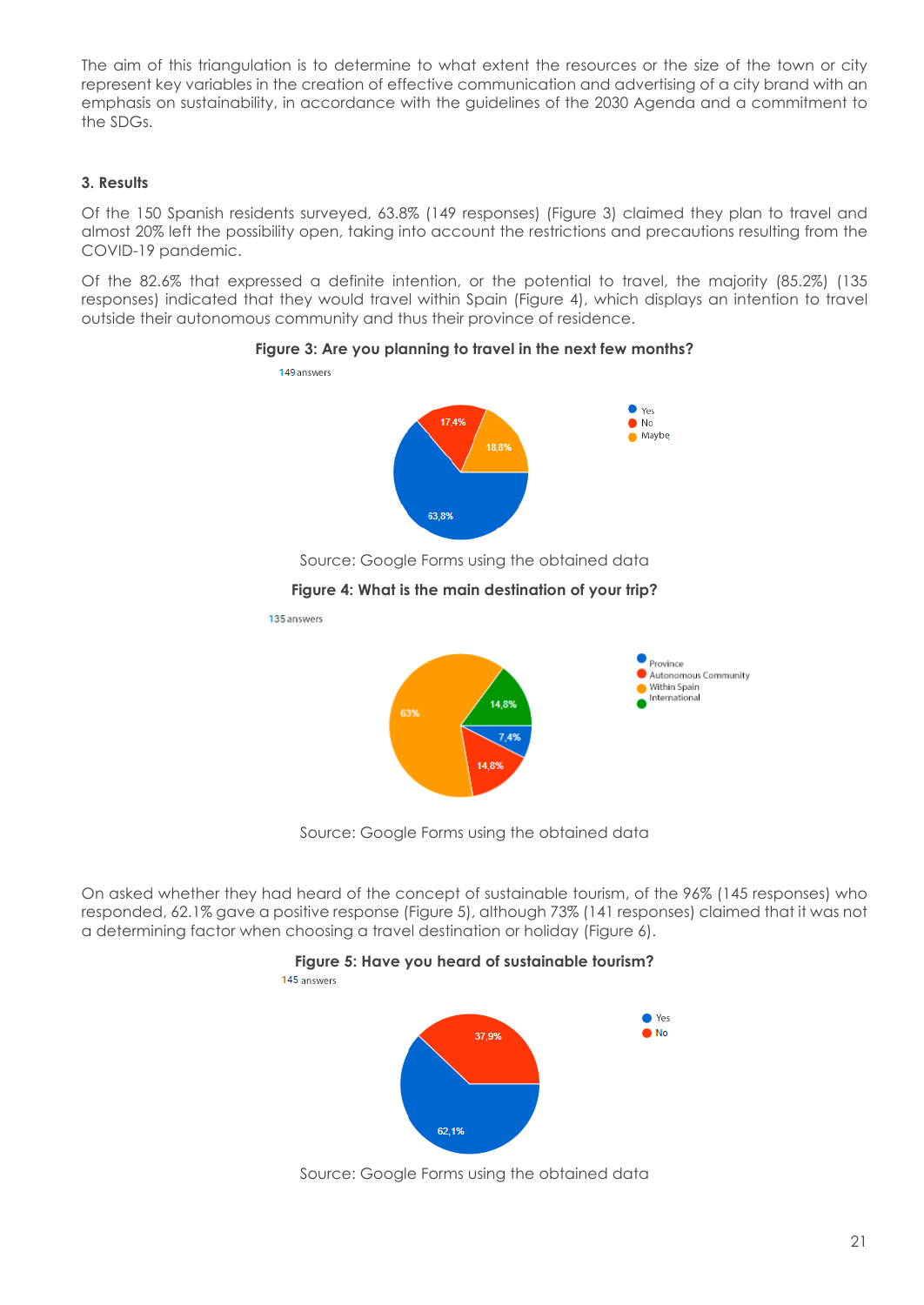#### **Figure 6: Do you notice or look for an environmental accreditation or award when booking a travel package?**



Source: Google Forms using the obtained data

Based on the responses, it is clear the minimal importance that those surveyed place on the environmental recognitions which some destinations have attained. As displayed in the data in Figure 7, 73% (135 responses) are unaware whether the place which they are travelling to has, or is working on initiatives focused on sustainable tourism.

# **Figure 7: Do you know if your chosen destination has initiatives for sustainable tourism?**



Source: Google Forms using the obtained data

An even more salient piece of data regarding the concept of 'd*estination branding' and* '*city branding'*  is that obtained from the question of whether the chosen destination is a city, with 60.7% (145 responses) indicating, yes (Figure 8).

#### **Figure 8: Are you planning on visiting a city in the next few months?**

145 answers



Source: Google Forms using the obtained data

In regards to the comparative analysis between the tourism destinations (Table 2), on consulting the official websites of the local councils of towns and small cities: Sitges, Vilafranca del Penedés, Vitoria and Gijón, in three of the four studied cases there is no clearly visible reference to the accreditations and awards that they hold for sustainable tourism. Vilafranca del Penedés is the only town which displays GIF images on a loop of the four recognitions it has achieved as a sustainable tourism destination. On clicking on the hyperlink in the rolling images, leads to a dedicated page, 'Certificates', with detailed information (see https://bit.ly/2Dq1X65).

The same lack of spotlighting occurs when searching for information on sustainable tourism (SIST) or basic advertising of offerings and activities related to sustainable tourism (STA) on the official council websites of the four towns and cities in question. Once again, Vilafranca del Penedés is the only town which refers to diverse actions related to sustainable tourism, as well as an alternative promotion and offering of specific touristic experiences.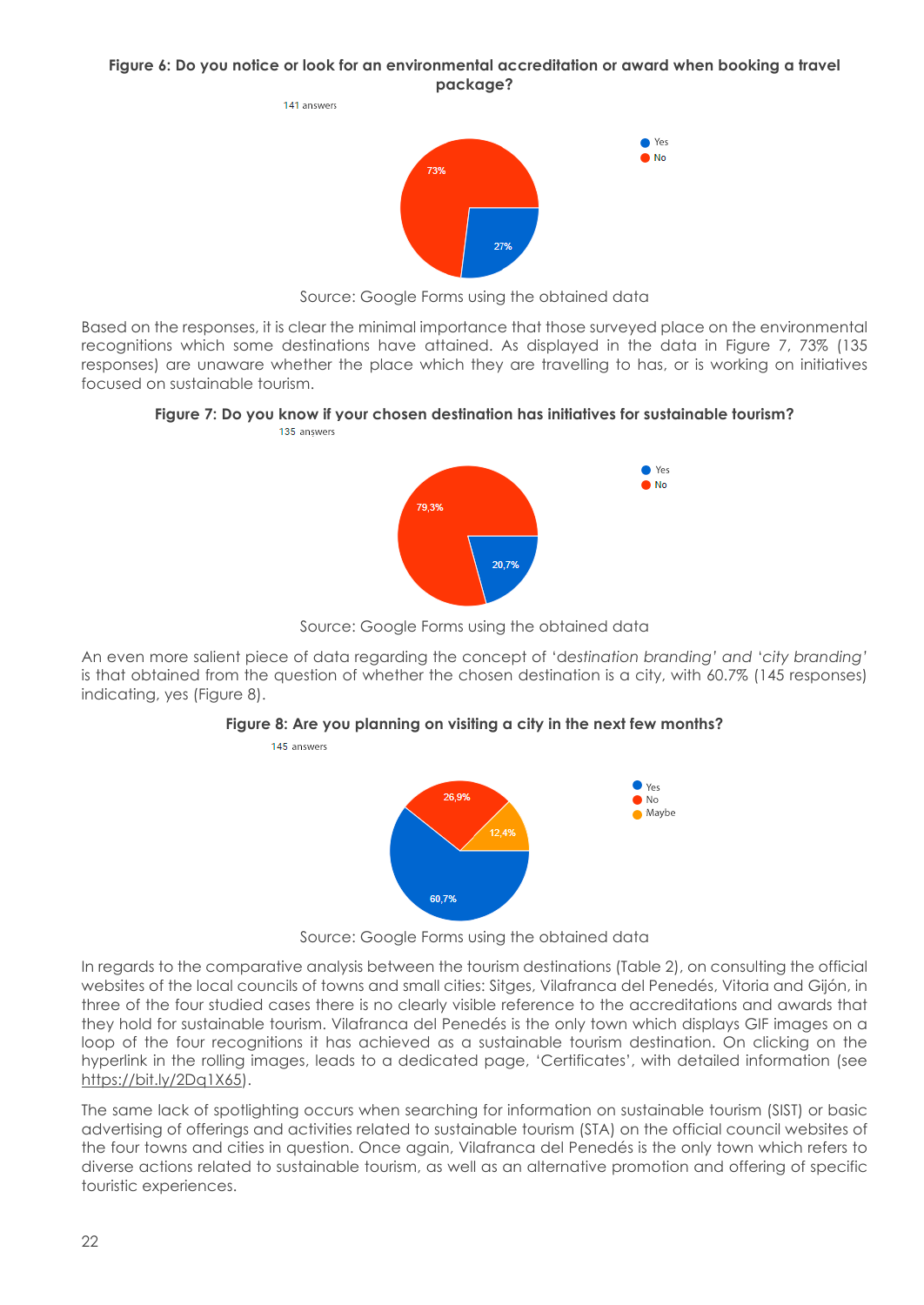On referring to the tourism websites of the destinations and searching for a section dedicated to sustainability (SSTW), in the cases of Sitges and Vilafranca del Penedés, no such information exists. Although, Gijón (https://bit.ly/2QDAT6N) and Vitoria (https://bit.ly/3jZ9Os6) display information on alternatives, goals and specific actions focused on the sustainability of the city and a corresponding adapted tourism.

In this respect, the involvement of the community should be acknowledged, as well as that of commercial and industrial actors in the development of strategies focused on sustainability. In the cases of Sitges, Vitoria and Gijón alike, unless an internal search is performed on the official council website or the city tourism website, it is practically impossible to discover related information. Contrary to Vilafranca del Penedés, where in the tourism offering the involvement of all stakeholders is clear, displaying the contribution to a tourism less damaging to the environment, which involves the community and supports the development of the area.

| Table 2: Communication elements related to building a city brand around sustainable tourism - |
|-----------------------------------------------------------------------------------------------|
| Consultation carried out during the last week of July 2020                                    |

|                        | <b>AACW</b> | <b>SIST</b> | <b>STA</b> | <b>SSTW</b> | <b>STS</b>                |
|------------------------|-------------|-------------|------------|-------------|---------------------------|
| Sitges                 | None        | Νo          | Νo         | No.         | Web consultation required |
| Vilafranca del Penedés | 4           | Yes         | Yes        | No.         | Yes                       |
| Vitoria                | None        | Νo          | No.        | Yes         | Web consultation required |
| Giión                  | None        | Νo          | No.        | Yes         | Web consultation required |
| Madrid                 | None        | Νo          | No.        | No.         | Web consultation required |
| <b>Barcelona</b>       | None        | Νo          | No.        | No.         | Web consultation required |
| Valencia               | None        | Νo          | Νo         | No.         | Web consultation required |
| Sevilla                | None        | Nο          | Νo         | No.         | Web consultation required |

#### Source: own elaboration

Despite not being a considered variable in this analysis, the city of Vitoria displays a logo on its official council website of the title, "European *Green Capital*" (Figure 9); the award it received in 2012 in recognition of the volume of actions and strategies focused on a municipal management and promotion of a more and more sustainable tourism.

Of the studied destinations, Vitoria is the only one which includes the element of an image of this nature on the official council website.

### **Figure 9: Logo displaying the "green identity" of the city in the official website of the Vitoria-Gasteiz City Council**



# Source: https://www.vitoria-gasteiz.org/ (consulted 29 July 2020)

In regards to the four most visited cities in Spain, there is a total absence of references to sustainability certification, related information, and promotion of focused actions and activities on a more sustainable tourism. In a similar manner, the official tourism websites have no specific sections which refer to these themes. As with the other cases under study, it is possible to find information on diverse actions which the cities are undertaking in terms of tourism and sustainability, if internal web searches are performed.

It is quite prominent in the specific case of Madrid that the most recent notification regarding sustainable tourism was posted in June 2017, announcing an advertising and communication agreement with a company in the context of sustainable tourism (see https://bit.ly/2P9Yb3B).

Certainly, it is true that in the section on the environment, in many cases, it includes an area on sustainability, however, there is no specific reference to tourism. Equally pronounced is the case of Barcelona, whereby only after performing an internal search on the official municipal website, appears - "Guide for Sustainable Tourism" - which can be downloaded free-of-charge in a PDF format. The authorship of the document corresponds, not to the authorities of the city, but to the Red Española para el Desarrollo Sostenible, (Sustainable Development Solutions Network – SDSN Spain) and the RTI https://bit.ly/39HLtSZ).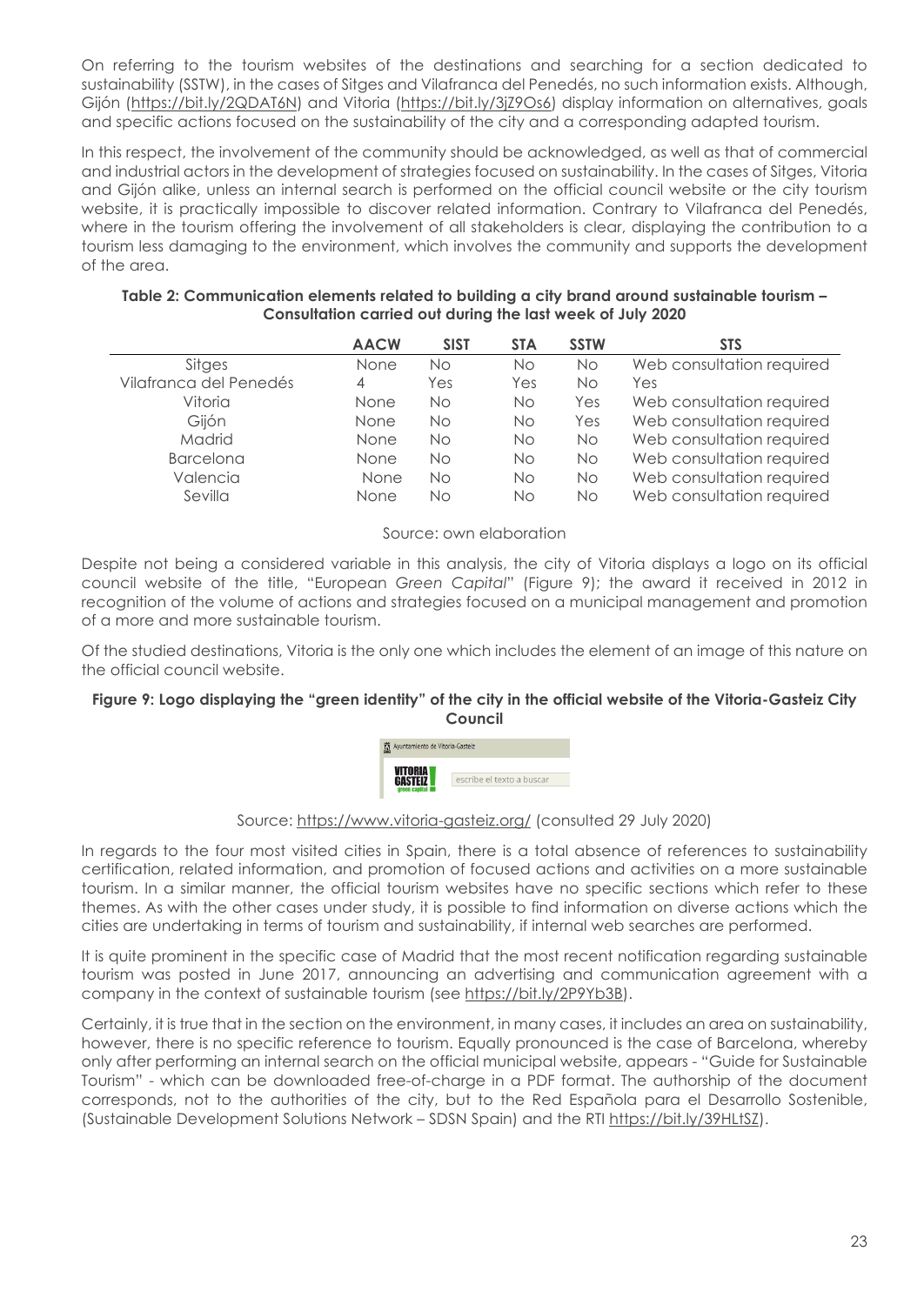# **4. Discussion**

As can be observed in Table 2, there appears to be a problem or an omission by the municipal authorities in the creation of a communication (information, advertising, visual identity) which strengthens investment and the efforts undertaken in the formation of a more sustainable tourism offering as established by the SDGs and, particularly, the 2030 Agenda which today acts as the guide for related actions in this respect, in all political and economic areas – national, regional and local.

This presents major challenges when considering that tourism represents one of the main economic activities in Spain, not only in terms of international tourism, but also national, as is clearly displayed in the graphs in figures 3 and 4.

From the obtained data, seven out of the eight towns and cities do not publish any accreditations or awards which indicate the status of the destinations as promotors of sustainable tourism, thus having a negative bearing on communication that aims to build a city brand around sustainability. The decision to not spotlight such could be justified, if the councils in question did not insist on sustainable tourism being an essential element in tourism policies.

It is also true that, although tourists are aware of sustainable tourism, it is not a variable which they consider when choosing a holiday destination. A factor which could lead municipal authorities to perceive the effort of investing in the promotion of this aspect, as pointless and unproductive, due to it being a nondetermining element for attracting visitors. Nonetheless, it is important when it comes to tourist segmentation and creating a more community and environmentally responsible image of the city.

In regards to the reported benefits to the image of the city from holding the *Biosphere seal,* the council of Vitoria-Gasteiz state that it represents "a sign of coherency in the management of the municipality", in addition to resulting in an "improved destination positioning, strengthening it on an international level", with the aim of attracting "tourists with a profile which aligns with the city".

Mar Carrasco (Department of Tourism in Sitges), stresses that on a management level, this accreditation has led to enhancements in "transversality, co-ordination, communication, analysis, sustainable tourism policies and action plans", in addition to a greater "recognition and promotion" in relation to communication aspects, with the Biosphere organisation only recommending destinations which hold these certifications.

David Puig (Tourism – Villafranca del Penedés Council) emphasises that this type of recognition "enables a plan of work which focuses on work in terms of sustainability in the whole municipality, and at the same time fly the flag for being a destination committed to sustainability".

There is a clear agreement on the need for this type of recognition in order to establish an image which is responsible and committed to the environment, especially on an international scale.

An opinion which is shared by María Ángeles Alonso (Divertia Gijón), who as well as "valuing the work carried out by the city over many years on sustainability" and the objective of "the city positioning itself as a committed, sustainable and responsible destination", points out that this type of accreditation enables one to "have a standard which sets the directives to be worked on, form part of the community of *Biosphere destinations*, be able to involve companies which participate in destination programmes linked to sustainability, and to participate in forums, events and congresses to displaying the experience of the city in this field".

These testimonials, however, contradict the findings in relation to communication, whereby, in the majority of studied cases, there is a notable absence of a corresponding visible and consistent informative and advertising message. An observation which is additionally confirmed by the fact that the official council websites in question, and even the municipal tourism websites, not only publish limited or no information spotlighting sustainable tourism, but they lack a specific section to spread the message of promoting a more responsible tourism with the environment and the community.

Mar Carrasco also claims that in Sitges "in terms of promoting the town, the importance of the accreditation is valued and referred to in all actions, be it in the content or design". In contrast, David Puig states that in Vilafranca del Penedés, "although there has been no specific campaign, the certification is included in all communication relating to tourism".

María Ángeles Alonso claims that in Gijón the accreditation has been used in various tourism campaigns, by means of physical features such as through content in the media, and "currently, although the seal is not displayed in the campaigns, sustainability is an aspect which is taken into account during the design and creation. For example, the last campaign, 'Xixón, en todas las ocasiones' (Gijón, at any time), above all, aims to showcase the cultural richness of the city, combining tradition with innovation".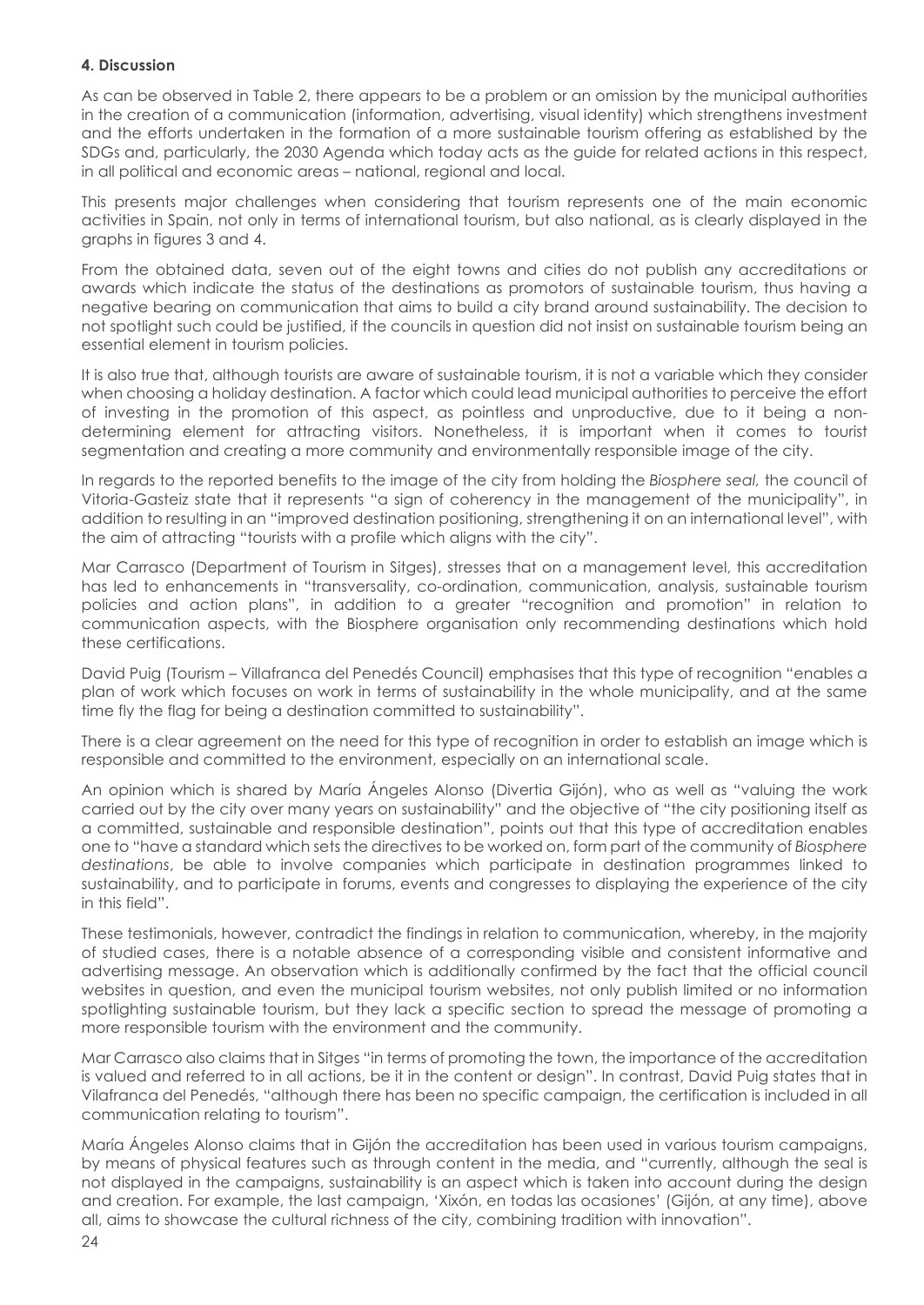In consideration of these testimonials, on visiting the different websites, be them of the corresponding official council or tourism sites, in the majority of cases a specific information search is required in order to be aware of the commitment to and promotion of sustainability of these cities; a search behaviour which goes against that carried out by the average visitor. Visitors tend to not delve deeper than the main website that indicates that there is a perception of communication and city brand related to sustainable tourism which is far from the image received by those who are outside the municipal institutions.

# **5. Conclusions**

Although the effort which many towns and cities have undertaken to apply policies and specific actions towards a more sustainable environment should not be undervalued, in general, it can be affirmed that the first two hypotheses are confirmed. Towns – as with cities – lack an effective communication of sustainable tourism as a differentiating element, according to the observations from the analysed cases.

There is no evidence which leads one to believe that the achievement of a certification or award in the area of sustainable tourism is a determining aspect for the building of the city brand, with the exception of Villafranca del Penedés. From the moment of accessing the official council website or the website dedicated exclusively to promoting the city as a tourist destination, Vilafranca del Penedés presents an image with a special emphasis on urban sustainability, oriented, especially, towards attracting new visitors through a broad offering of experiences whereby there is a participation and commitment of shops, businesses and the local citizens.

In the majority of the cases, the responses of those surveyed coincide (Figure 7), whereby most tourists claim that they do not know whether the destination which they plan to visit promotes sustainable tourism, nor whether it holds any related accreditations or awards.

Moreover, there is no relation between the tradition of tourism, communication channels, reach, economic resources, the size of the destination of the contrasted cases, and being more efficient in the communication and promotion of sustainable tourism. In fact, in some cases it is the contrary, with certain aspects in the smaller towns and cities being more prominent than in larger cities that are presumed to be leaders in this sphere, which indicates that the third and final hypothesis is not confirmed.

On presenting the results and discussion, it is notable the difference which exists between those surveyed who have heard of sustainable tourism (62.1%), and the minimal consideration that this segment places on it when deciding on a destination for a holiday or weekend break.

With the 2030 Agenda on the horizon, it is undeniable the impact that tourism has on all of the Sustainable Development Goals. Aspects, specifically, related to this sector are included in goal 8 (decent work and economic growth), goal 12 (responsible production and consumption) and goal 14 (life below water).

However, as yet, the research demonstrates the limited or zero presence of attributes related to sustainability in the external communication of the destinations. The majority of which make no reference to the acquired accreditations and awards, do not spotlight relevant information, nor dedicate specific sections to sustainability, bar the identified rare case.

In this sense, despite cities such as Vitoria which claim that the B*iosphere* seal appears in all their communication, it is necessary to exploit, even further, this element as a quality distinction. In fact, a vast listing of accreditations of sustainable ecotourism exists, while some may be confusing, they enable the recognition of the work and commitment by all types of organisations. As a result, a greater emphasis on communicating environmental and sustainability values is required to support the growth of the city-brand and its differentiation in respect to other offerings.

An enormous opportunity exists, especially for medium sized towns and cities which, gradually, are obtaining seals of quality. A feature which permits an enhanced coherency between the identity and image of the city in tourism promotion campaigns.

This study enables the phenomenon to be addressed at an international level, verifying whether a limited or non-existing presence of environmental and sustainable attributes extends to other parts around the world.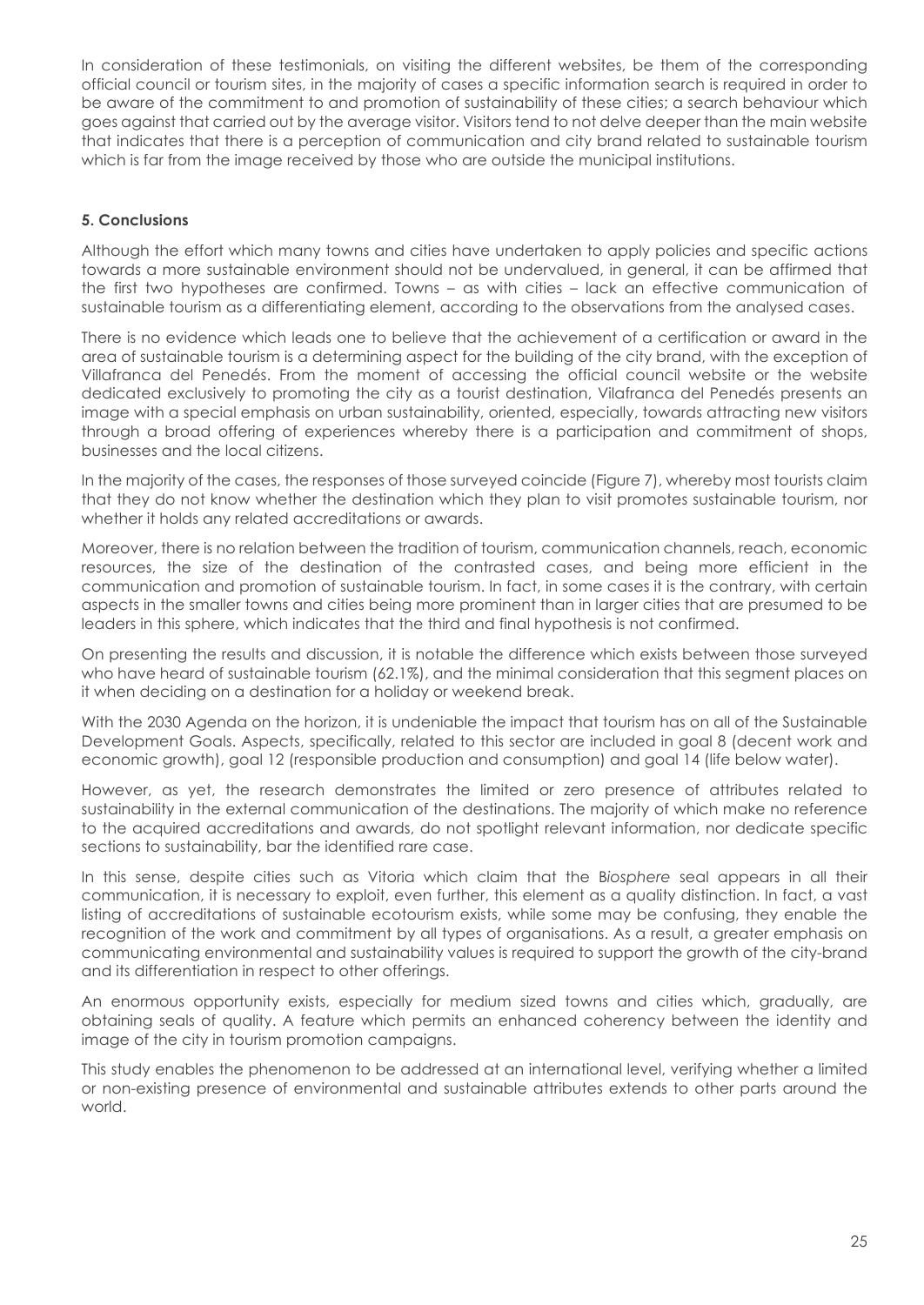# **6. Acknowledgement**

This article is part of the activities of the research project "The public diplomacy of Latin American megacities: communication strategies and soft power to influence global environmental legislation" (RTI2018-096733-B-I00), funded by the Ministry of Science, Innovation and Universities of Spain (2019).

Translator: Linda Charlesworth.

# **7. Bibliography**

[1] Andrade, D. (2016). Estrategias de marketing digital en la promoción de marca ciudad. *Revista Escuela De Administración De Negocios*, 80, 59-72. http://doi.org/d46d

[2] Anholt, S. (2003). Branding places and nations. En R. Clifton & J. Simmons. (Eds.), *Brands and Branding*  (pp. 213-226). Londres: Profile Books Ltd.

[3] Anholt, S. (2007). *Competitive identity – the new brand management for nations, cities and regions.*  Hampshire: Palgrave Macmillan.

[4] Aranda, Y. y Combariza, J. (2007). Las marcas territoriales como alternativa para la diferenciación de productos rurales. *Agronomía colombiana*, *25*(2), 367-376. https://bit.ly/3l2vbJa

[5] Ashworth, G. (2009). The instruments of place branding: how is it done? *European Spatial Research and Policy, 16*(1), 9-22. http://doi.org/bw9ffj

[6] Baños, M. y Rodríguez, T. (2012). *Imagen de marca y product placement*. Madrid: ESIC Editorial.

[7] Barder, B. (2019). Diplomacy, ethics, and the national interest: what are diplomats for? *The Hague Journal of Diplomacy*, *5*(3), 289–297. http://doi.org/cjvv6q

[8] Blain, C.; Levy, S. & Brent, J. (2005). Destination branding: insights and practices from destination management organizations. *Journal of Travel Research, 43*(4), 328-338. http://doi.org/bt2twg

[9] Braun, E. (2012). Putting city branding into practice. *Journal of brand management, 19*(4), 257-267. https://doi.org/cj36q9

[10] Bulkeley, H. (2013). *Cities and Climate Change*. Nueva York: Routledge. https://doi.org/fgtn

[11] Bruwer, J. & Johnson, R. (2010). Place-based marketing and regional branding strategy perspectives in the California wine industry. *Journal of Consumer Marketing*, *27*(1), 5-16. http://doi.org/dg6mgq

[12] Calvento, M. y Colombo, S. (2009). La marca-ciudad como herramienta de promoción turística ¿instrumento de inserción nacional e internacional? *Estudios y Perspectivas en Turismo, 18*(3), 262-284. https://bit.ly/3oRHfzl

[13] Cardoso, C. (2006). Turismo sostenible: una revisión conceptual aplicada. *El Periplo Sustentable, 11,*  5-21.

[14] Cervantes, M. y Muñiz, N. (2010). Marketing de ciudades y "Place branding". *Pecvnia, Monográfico: Revista de la Facultad de Ciencias Económicas y Empresariales,* 123-149. https://doi.org/fgtp

[15] Cotorruelo, R. (2001). Aspectos estratégicos del desarrollo local. En O. Madoery y A. Vázquez (Eds.), *Transformaciones Globales, Instituciones y Políticas de Desarrollo Local* (pp. 118–123). Rosario: Homo Sapiens.

[16] Dinnie, K. (ed) (2010). *City branding: Theory and cases*. Basingstoke, England: Palgrave-McMillan. https://doi.org/cw7qnc

[17] Fan, Y. (2006). Branding the nation: what is being branded? *Journal of Vacation Marketing, 12*(1), 5- 14. http://doi.org/bpw2p3

[18] Flick, U. (2015). *El diseño de la investigación cualitativa.* Madrid. Ediciones Morata.

[19] Franco, T. y García, O. (1999). Los impactos del turismo. *Espacio, Tiempo y Forma,* 12*,* 43-56. http://doi.org/d4zr

[20] Fernández, G. y Paz, S. (2005). Más allá del marketing de ciudades: hacia una política pública de diseño y gestión de los signos de identificación de ciudad. *Scripta Nova. Revista electrónica de Geografía y Ciencias Sociales, 9.* https://bit.ly/3ekFtCg

[21] Florek, M.; Insch, A. & Gnoth, J. (2006). City council websites as a means of place brand identity communication. *Place Brand Public Diplomacy, 2*(4), 276-296*.* http://doi.org/cwn68k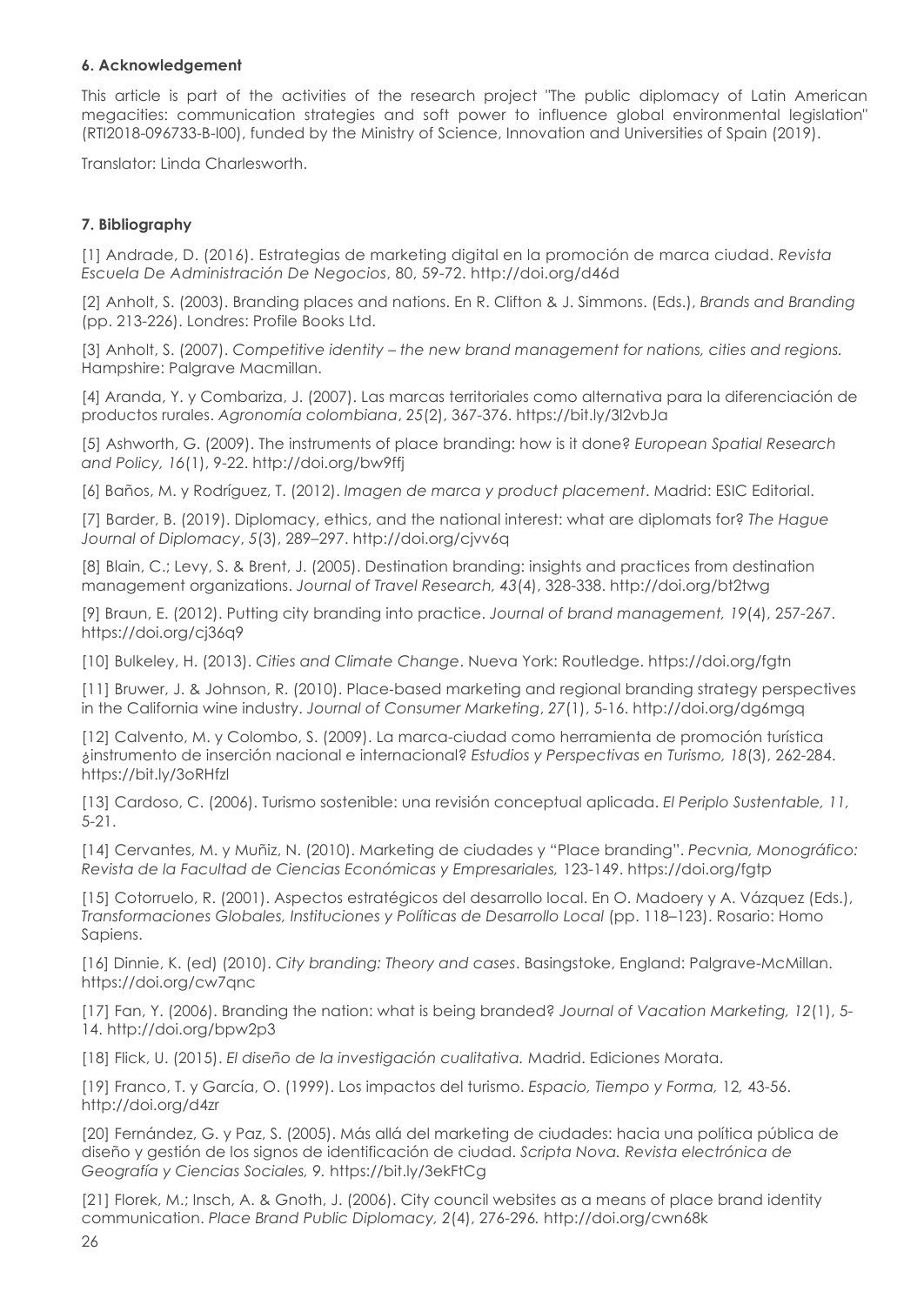[22] Florida, R. (2009). *Las ciudades creativas*. Barcelona: Paidós.

[23] Friedmann, R. (2003). Marketing estratégico y participativo de ciudades. *Primera Reunión de la Red de Marketing y Desarrollo Urbano "Marketing en desarrollo urbano"*. ITESCA. Ciudad Obregón, México. https://bit.ly/3hJYD51

[24] Garrido, P., Estupiñán, O. y Gómez, P.J. (2016). Estrategias publicitarias para la promoción de la marca ciudad. En *Estrategias en comunicación y su evolución en los discursos* (pp. 261-270). McGraw-Hill Interamericana de España.

[25] Gibbs, G. (2012). *El análisis de datos cualitativos en investigación cualitativa.* Madrid: Ediciones Morata.

[26] Hankinson, G. (2004). Relational network brands: towards a conceptual model of place brands. *Journal of Vacation Marketing, 10*(2), 109-121. http://doi.org/c84dgs

[27] Heilbrunn, B. (2006). Brave new brands. En J. Schroeder & M. Salzer-Morling (Eds.), *Brand culture* (pp. 103-117). Londres: Routledge.

[28] Herranz, J. M.; Sidorenko, P. y Cantero, J. I. (2017). Rutinas comunicativas y *lobbies* en el sector medioambiental. En. M. T. Mercado-Sáez (Ed.), *El debate energético en los medios* (pp. 127-143). Barcelona: Ediciones UOC.

[29] Hunter, C. (2012). Aspects of the sustainable tourism debate form a natural resources perspective. En R. Harris; T. Griifn & P. Williams. (Eds.) *Sustainable tourism: a global perspective* (pp. 3-23). Londres: Routledge.

[30] INE (2018). Cuenta satélite del turismo de España. https://bit.ly/3f68dgt

[31] Kapferer, J. (2007). *Strategic Brand management.* Londres: Kogan Page for Les Éditions d´Organisation.

[32] Kavaratizis, M. & Ashworth, G. (2005). City branding: an effective assertion of identity or a transitory marketing trick? *Tijdschrift voor Economische en Sociale Geografie, 96*(5), 506-514. http://doi.org/dps7t5

[33] Kolb, B. (2006). *Tourism marketing for cities and towns*. Amsterdam: Elsevier. https://doi.org/fgtq

[34] Kolotouhckina, O. & Seisdedos, G. (2017). Place branding strategies in the constext of new smart cities: Songdo IBD, Masdar and Skolkovo. *Place Branding and Public Diplomacy, 14,* 115-124. http://doi.org/d46x

[35] Kotler, P. (2003). *Los 80 conceptos esenciales de Marketing*. New Jersey: Prentice Hall.

[36] Kotler, P. & Gertner, D. (2002). Country as Brand, product and beyond: a place marketing and brand management perspective. *Journal of Brand Management, 9*(4), 249-261. http://doi.org/cthqnb

[37] Latour, B. (2013). *An Inquiry Into Modes of Existence*. Harvard University Press.

[38] Leffel, B. & Acuto, M. (2018). Economic Power Foundations of Cities in Global Governance. *Global Society*, *32*(3), 281-301. http://doi.org/d4zh

[39] Louro, M. & Cunha, P. (2010). Brands management paradigms. *Journal of Marketing Management, 17*(7-8)*,* 849-875. http://doi.org/c93r4h

[40] Manfredi, J. L. (2020). El cosmopolitismo urbano: la ciudad ante el orden postliberal. *Relaciones Internacionales, 44*, 29-43. http://doi.org/d4zg

[41] Morgan, N.; Pritchard, A. & Pride, R. (2004). *Destination branding: creating the unique destination proposition.* Burlington: Elsevier.

[42] Olcina, J. y Miró, J. (2016). El clima, recurso básico del turismo alicantino. De la valoración del clima invernal al aprovechamiento intensivo del clima estival. *Canelobre*, 66,19-37. https://bit.ly/3emRtTx

[43] Olcina, J. y Vera, J. F. (2016). Adaptación del sector turístico al cambio climático en España. La importancia de las acciones a escala local y en empresas turísticas. *Anales de Geografía de la Universidad Complutense, 36*(2), 321-349. http://doi.org/gg22qf

[44] Olins, W. (2000). Why companies and countries are taking on each other´s roles. *Corporate Reputation Review, 3*(3), 254-265. http://doi.org/crwg9x

[45] Ostelea (2017). Turismo ecológico y sostenible: perfiles y tendencias. https://bit.ly/32yB0q4

[46] Owen, T. (2015). *Disruptive power: The crisis of the state in the digital age*. Oxford: Oxford University Press. https://doi.org/ggb6jv